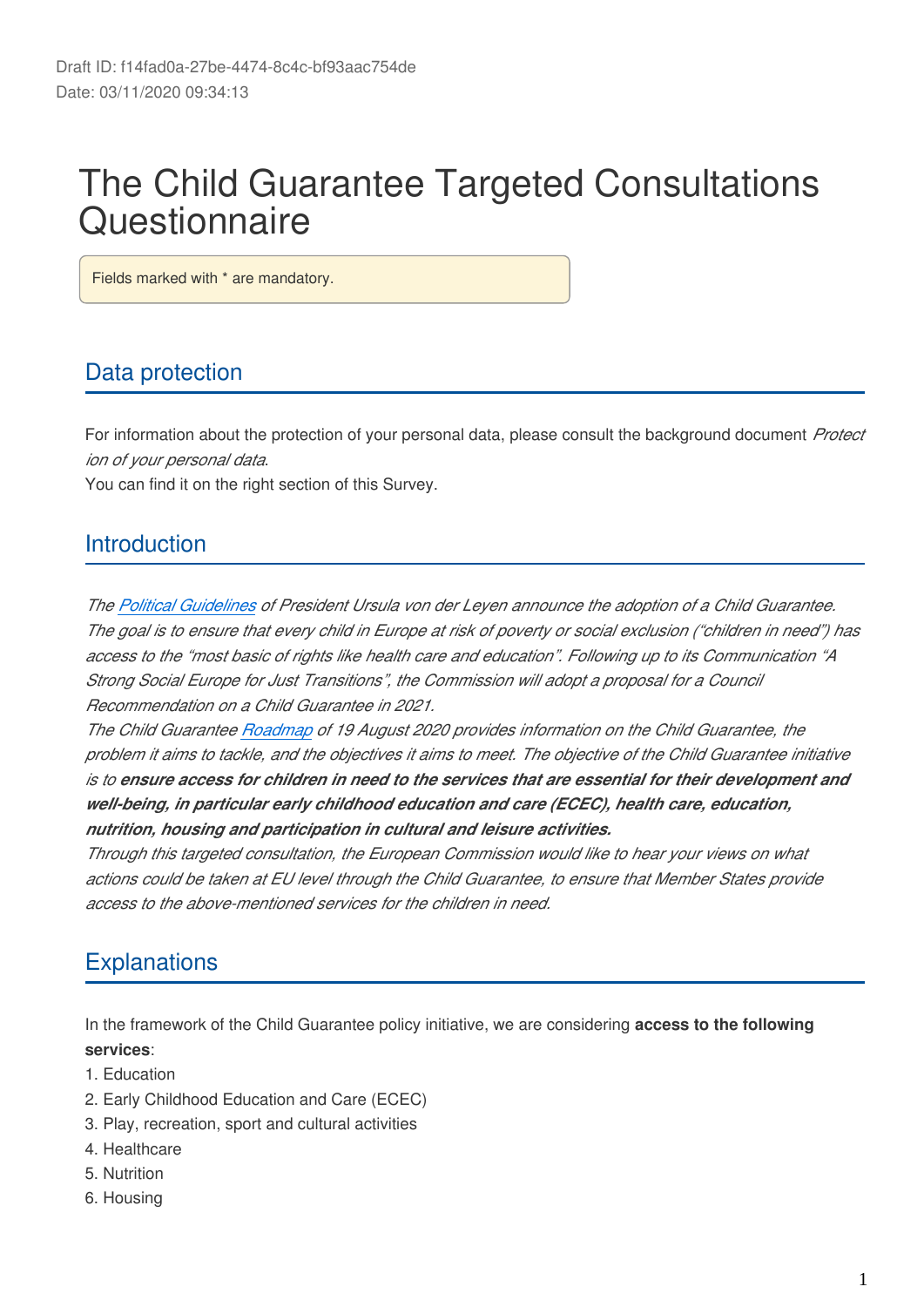The Child Guarantee initiative will target on **children in need** who are identified as being likely to have insufficient access to the above-mentioned services. **Children in need** include:

1. Children from precarious households: precariousness due to economic fragility, in particular income poverty or material deprivation, but also household composition, or other social risk factors;

- 2. Children with a migrant background;
- 3. Children in institutions;
- 4. Children with disabilities;

### Profile of the respondent

**1.** Please choose the capacity in which you are giving your contribution: **\***

#### *at most 1 choice(s)*

- Representative of an international organisation Representative of a public authority, national level Representative of a public authority, regional or local level  $\blacksquare$  Representative of a civil society organisation (NGO)
- Representative of a service provider Representative of an academic research team Private person – an expert in the areas concerned by the initiative **Other**
- **2.** Please insert the name of your organisation as well as your position **\***

European Federation of Nurses Associations, Secretary General

**3.** Please indicate the Member State in which you or your organisation operate, or that you use as main **\***reference when answering the questions (pick 'EU' if you represent an EU-level organisation):

*at most 1 choice(s)*

**V** FU

Austria

Belgium

Bulgaria

Croatia

**Cyprus** 

**Czechia Denmark** 

Estonia

Finland

France

**Germany** 

Greece

Hungary

Ireland

Italy

Latvia

Lithuania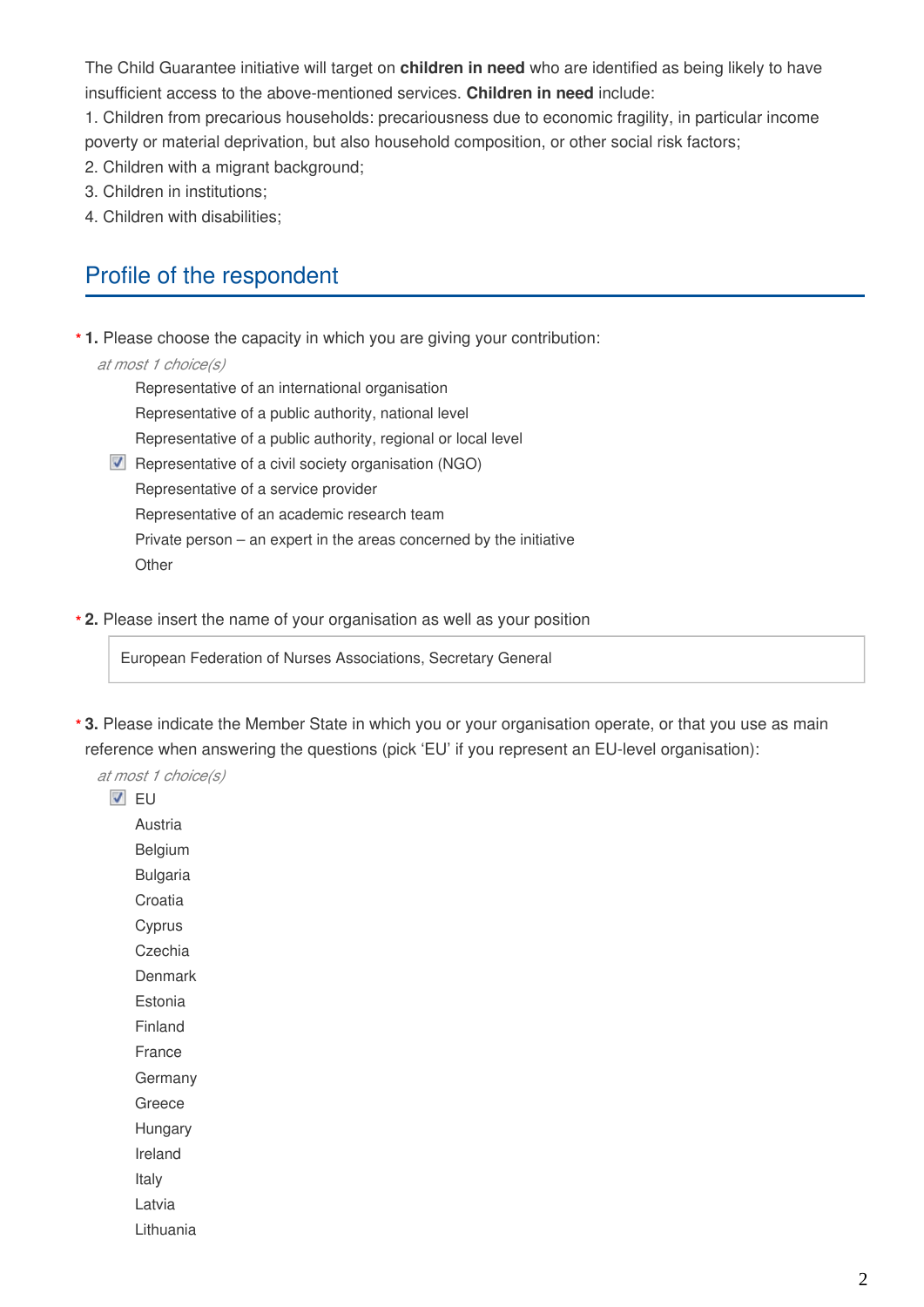Luxemburg Malta **Netherlands** Poland Portugal Romania Slovakia Slovenia Spain Sweden

## The problem tackled by the Child Guarantee: access to services for children in need

**4.** From your professional experience, how easy or difficult is it for children with disabilities to access the following services, compared to children without disabilities?

|                                                                    | Very<br>easy | Rather<br>easy | <b>No</b><br>difference | Rather<br>difficult | Very<br>difficult | Do<br>not<br>know |
|--------------------------------------------------------------------|--------------|----------------|-------------------------|---------------------|-------------------|-------------------|
| * A. Adequate nutrition                                            | ∩            | ⊙              | ⊙                       | $\bullet$           | ∩                 |                   |
| * B. Healthcare                                                    | ⊙            | ⋒              | ∩                       | $\bullet$           | ∩                 |                   |
| * C. Decent housing                                                | ⋒            |                | ⋒                       | €                   | $_{\odot}$        |                   |
| * D. Early childhood education and care<br>of good quality         | ⊙            |                | ∩                       | €                   | $\circledcirc$    |                   |
| * E. Quality education, allowing to<br>advance to higher education |              |                | €                       | $\bullet$           | ⋒                 |                   |
| * F. Play, recreation and cultural<br>activities                   | ⋒            |                |                         | ⋒                   | $\bullet$         |                   |

**5.** From your professional experience, how easy or difficult is it for children with a migrant background to access the following services, compared to native-born children?

|                                                            | Very<br>easy | Rather<br>easy | No.<br>difference | Rather<br>difficult | Very<br>difficult | Do<br>not<br>know |
|------------------------------------------------------------|--------------|----------------|-------------------|---------------------|-------------------|-------------------|
| * A. Adequate nutrition                                    | O            | ⋒              | $\bullet$         | €                   | ◎                 |                   |
| * B. Healthcare                                            | ◎            | ⊙              | O                 | $\bullet$           | ⊙                 |                   |
| * C. Decent housing                                        | O            | ⊙              | ⊙                 | €                   | $\bullet$         |                   |
| * D. Early childhood education and care<br>of good quality | 0            | ◎              | ⊙                 | $\bullet$           | ◎                 | C                 |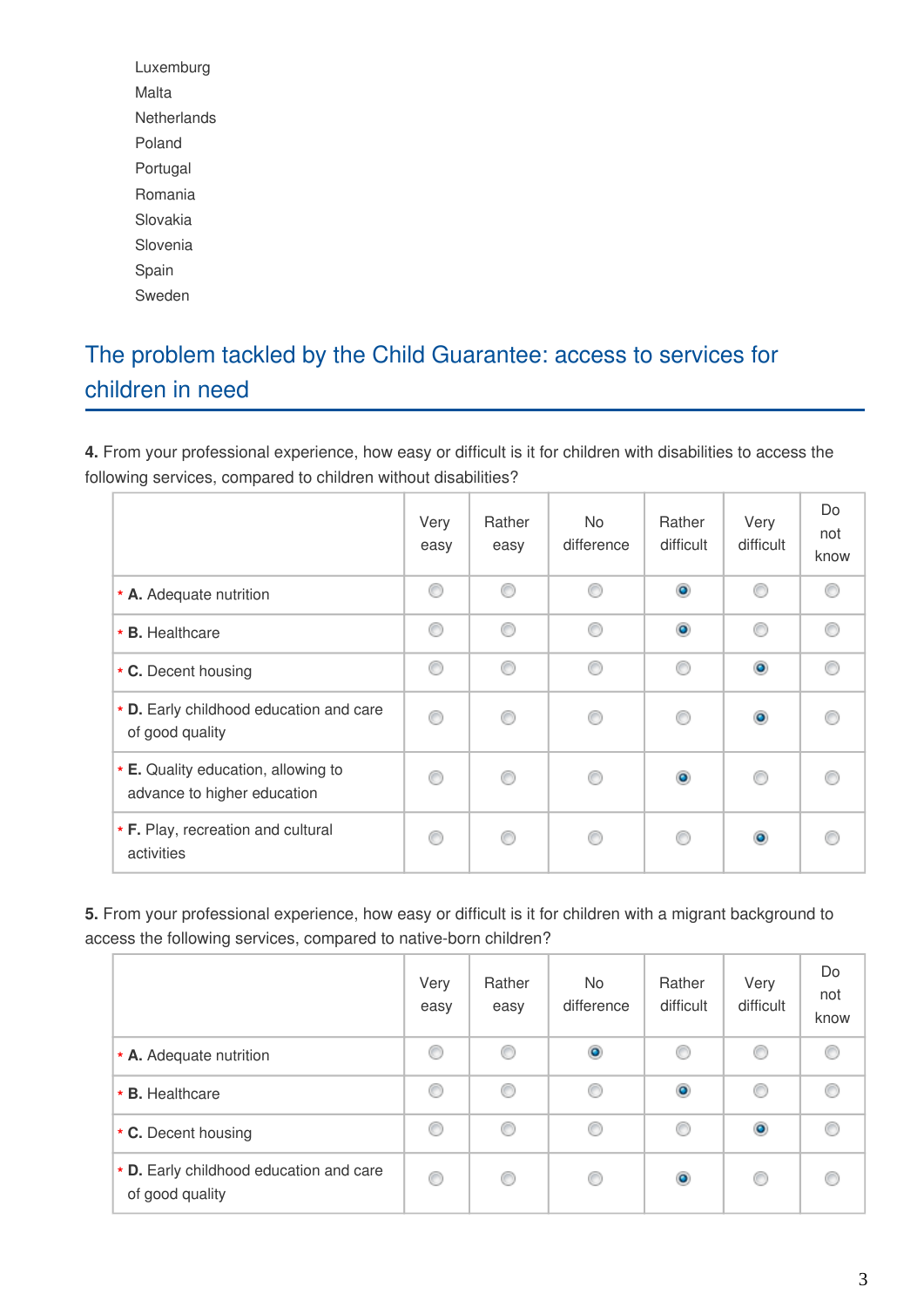| $\star$ E. Quality education, allowing to<br>advance to higher education |  |  |  |
|--------------------------------------------------------------------------|--|--|--|
| $\star$ F. Play, recreation and cultural<br>activities                   |  |  |  |

**6.** From your professional experience, how easy or difficult is it for children living in institutions to have access to the following services, compared to children living at home?

|                                                                    | Very<br>easy | Rather<br>easy | No.<br>difference | Rather<br>difficult | Very<br>difficult | Do<br>not<br>know |
|--------------------------------------------------------------------|--------------|----------------|-------------------|---------------------|-------------------|-------------------|
| * A. Adequate nutrition                                            | ⊙            | $\bullet$      | ⋒                 | ⋒                   | ∩                 |                   |
| * B. Healthcare                                                    | ⊙            | $\bullet$      | ∩                 | ◎                   | ∩                 |                   |
| * C. Decent housing                                                | ◎            | $\bullet$      | ⊙                 | ◎                   | ∩                 |                   |
| * D. Early childhood education and care<br>of good quality         | ∩            | ۵              |                   | €                   |                   |                   |
| * E. Quality education, allowing to<br>advance to higher education | ۰            |                |                   | €                   | ∩                 |                   |
| * F. Play, recreation and cultural<br>activities                   | ۰            |                |                   | C                   | ⋒                 |                   |

**7.** From your professional experience, how easy or difficult is it for children from economic precarious families (experiencing poverty or material deprivation), to access the following services, compared to their better-off peers?

|                                                                    | Very<br>easy | Rather<br>easy | No.<br>difference | Rather<br>difficult | Very<br>difficult | Do<br>not<br>know |
|--------------------------------------------------------------------|--------------|----------------|-------------------|---------------------|-------------------|-------------------|
| * A. Adequate nutrition                                            | ◎            | ⋒              | ⋒                 | $\circledcirc$      | ⊙                 |                   |
| * B. Healthcare                                                    | ⊙            | ⋒              | ∩                 | ⊙                   | $\circledcirc$    |                   |
| * C. Decent housing                                                | ∩            |                | ⋒                 | ∩                   | $\circledcirc$    |                   |
| * D. Early childhood education and care<br>of good quality         | ∩            |                |                   | $\circledcirc$      | ⋒                 |                   |
| * E. Quality education, allowing to<br>advance to higher education |              |                |                   | ◎                   | $\circledcirc$    |                   |
| * F. Play, recreation and cultural<br>activities                   | ⋒            |                |                   | $\bullet$           | ⋒                 |                   |

**8.** From your professional experience, in the last ten years, access by children in need to the following services, has improved or worsened?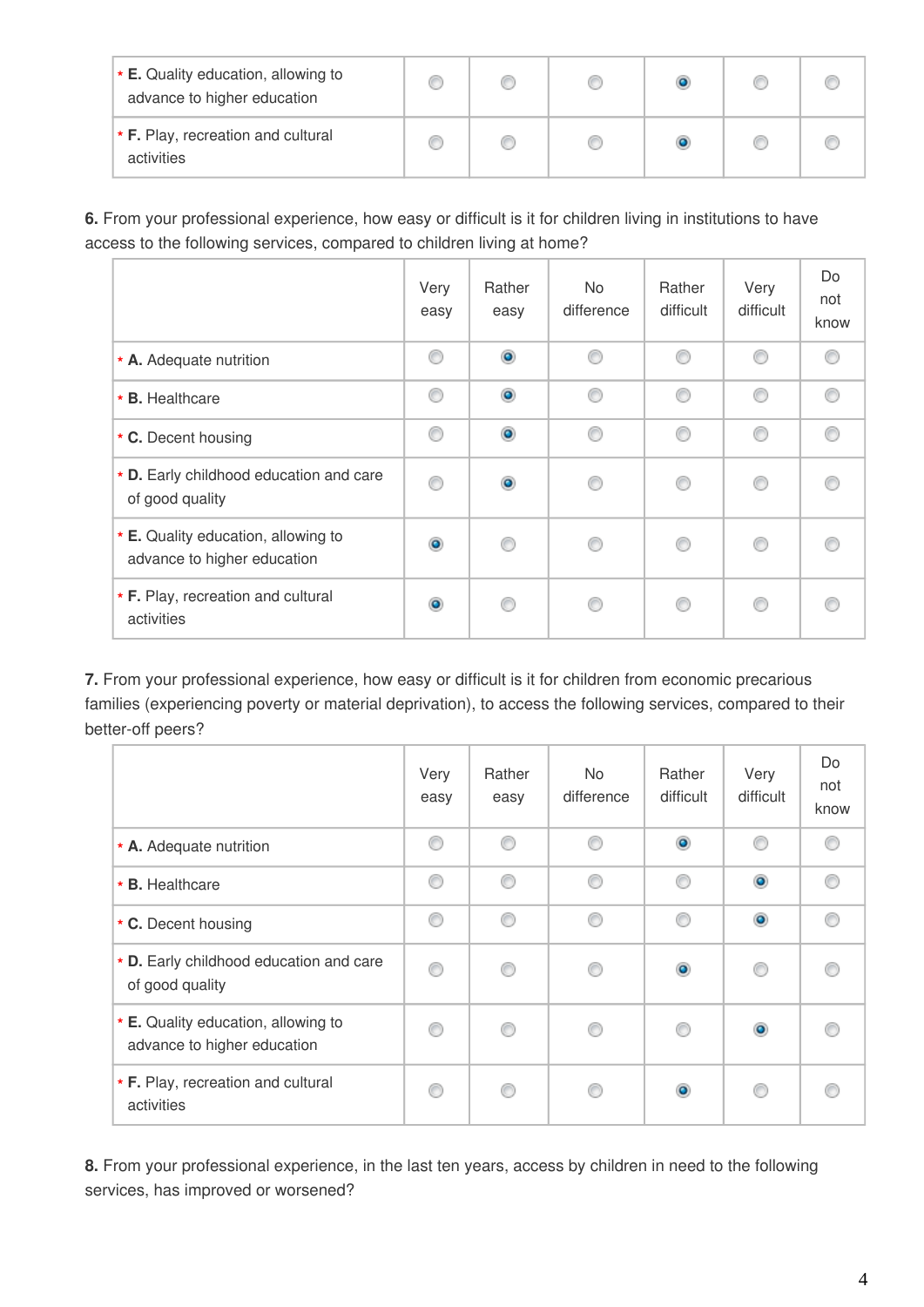|                                                                       | Improved<br>a lot | Somewhat<br>improved | It has<br>remained<br>the same | Somewhat<br>worsened | Worsened<br>a lot | Do<br>not<br>know |
|-----------------------------------------------------------------------|-------------------|----------------------|--------------------------------|----------------------|-------------------|-------------------|
| * A. Adequate nutrition                                               | ⊙                 | $\bullet$            | ⋒                              | ⋒                    | ⋒                 |                   |
| * B. Healthcare                                                       | €                 | $\circledcirc$       | ⋒                              | ⋒                    |                   |                   |
| * C. Decent housing                                                   | ⊙                 | $\bullet$            | ⊙                              | ◎                    | ⋒                 |                   |
| * D. Early childhood<br>education and care of<br>good quality         | A                 | $\bullet$            | ⋒                              | ⋒                    |                   |                   |
| * E. Quality education,<br>allowing to advance<br>to higher education | C                 | $\bullet$            |                                |                      |                   |                   |
| * F. Play, recreation<br>and cultural activities                      |                   | ۵                    |                                |                      |                   |                   |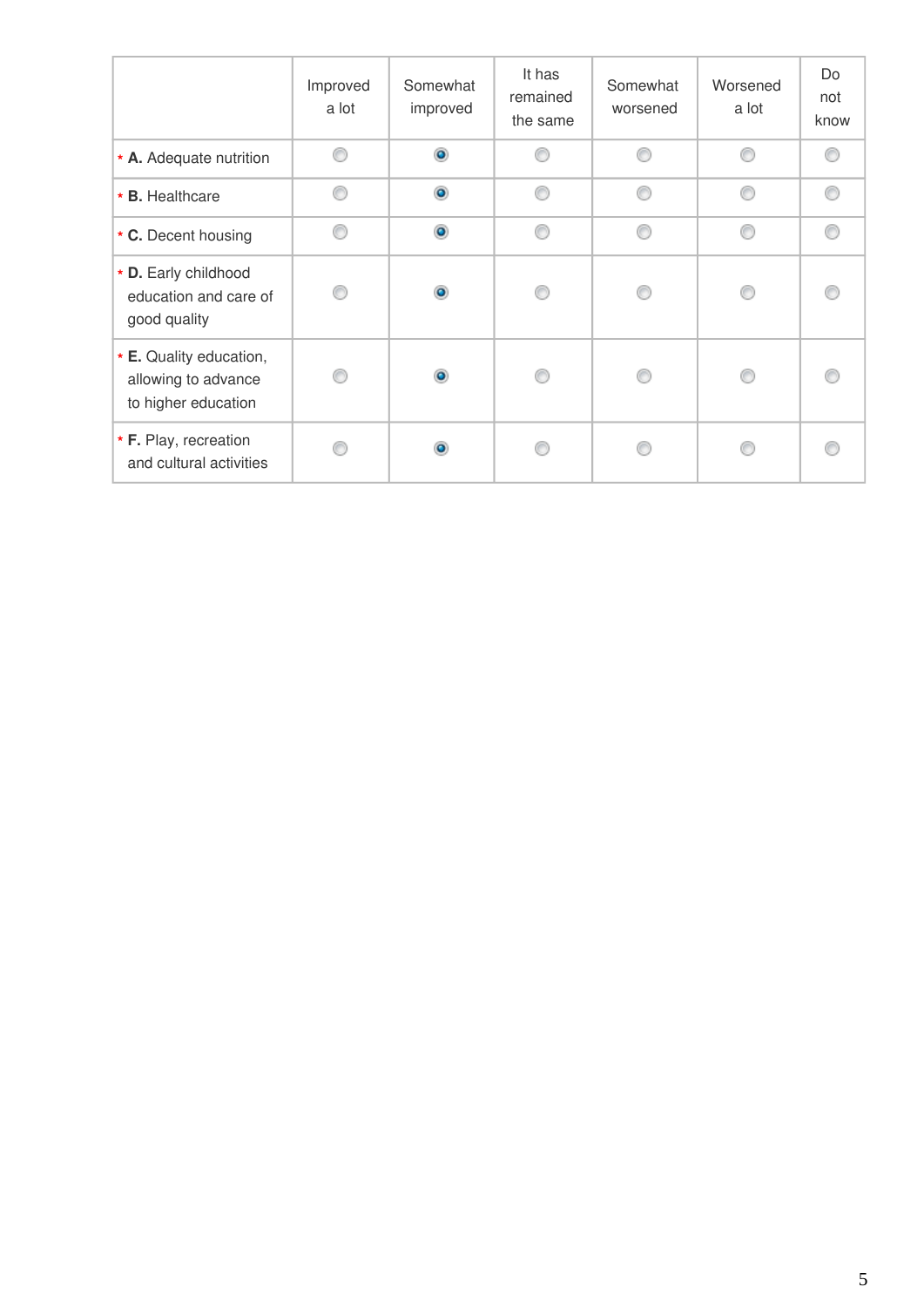**9.** From your professional experience, which are the main barriers that need to be overcome to ensure that children in need get adequate access to these services?

#### **Please, identify max 3 barriers per service**

|                                                                            | Availability<br>of services | Discrimination | Narrow<br>eligibility<br>criteria | Lack of<br>awareness/<br>Insufficient<br>information | Physical<br>access<br>to<br>services | Affordability<br>of services | Services<br>not<br>adapted to<br>children's<br>needs | Lack of<br>monitoring | Don't<br>know/<br>No<br>opinion |
|----------------------------------------------------------------------------|-----------------------------|----------------|-----------------------------------|------------------------------------------------------|--------------------------------------|------------------------------|------------------------------------------------------|-----------------------|---------------------------------|
| * A. Adequate nutrition                                                    | $\overline{\phantom{a}}$    | $\Box$         | $\Box$                            | $\overline{\phantom{a}}$                             | $\overline{\phantom{a}}$             | √                            | $\Box$                                               | $\Box$                | $\Box$                          |
| <b>B.</b> Healthcare                                                       | $\boldsymbol{J}$            | $\Box$         | $\Box$                            | $\overline{\phantom{a}}$                             | $\overline{\phantom{a}}$             | $\overline{\phantom{a}}$     | $\overline{\phantom{a}}$                             | $\Box$                | $\Box$                          |
| * C. Decent housing                                                        | $\overline{\phantom{a}}$    | $\Box$         | $\Box$                            | $\overline{\phantom{a}}$                             | $\Box$                               | $\boldsymbol{J}$             | $\Box$                                               | $\Box$                | $\Box$                          |
| * D. Early childhood<br>education and care<br>of good quality              |                             | $\Box$         | $\Box$                            | $\overline{\phantom{a}}$                             | $\Box$                               | $\Box$                       | √                                                    | $\Box$                |                                 |
| <b>E.</b> Quality education,<br>allowing to advance<br>to higher education | $\blacksquare$              | $\Box$         | $\Box$                            | $\overline{\phantom{a}}$                             | $\overline{\phantom{a}}$             | $\Box$                       | $\overline{\mathcal{J}}$                             | $\Box$                |                                 |
| * F. Play, recreation,<br>sport and cultural<br>activities                 |                             | $\Box$         | $\Box$                            | $\overline{\phantom{a}}$                             | $\Box$                               | $\Box$                       | √                                                    | $\Box$                |                                 |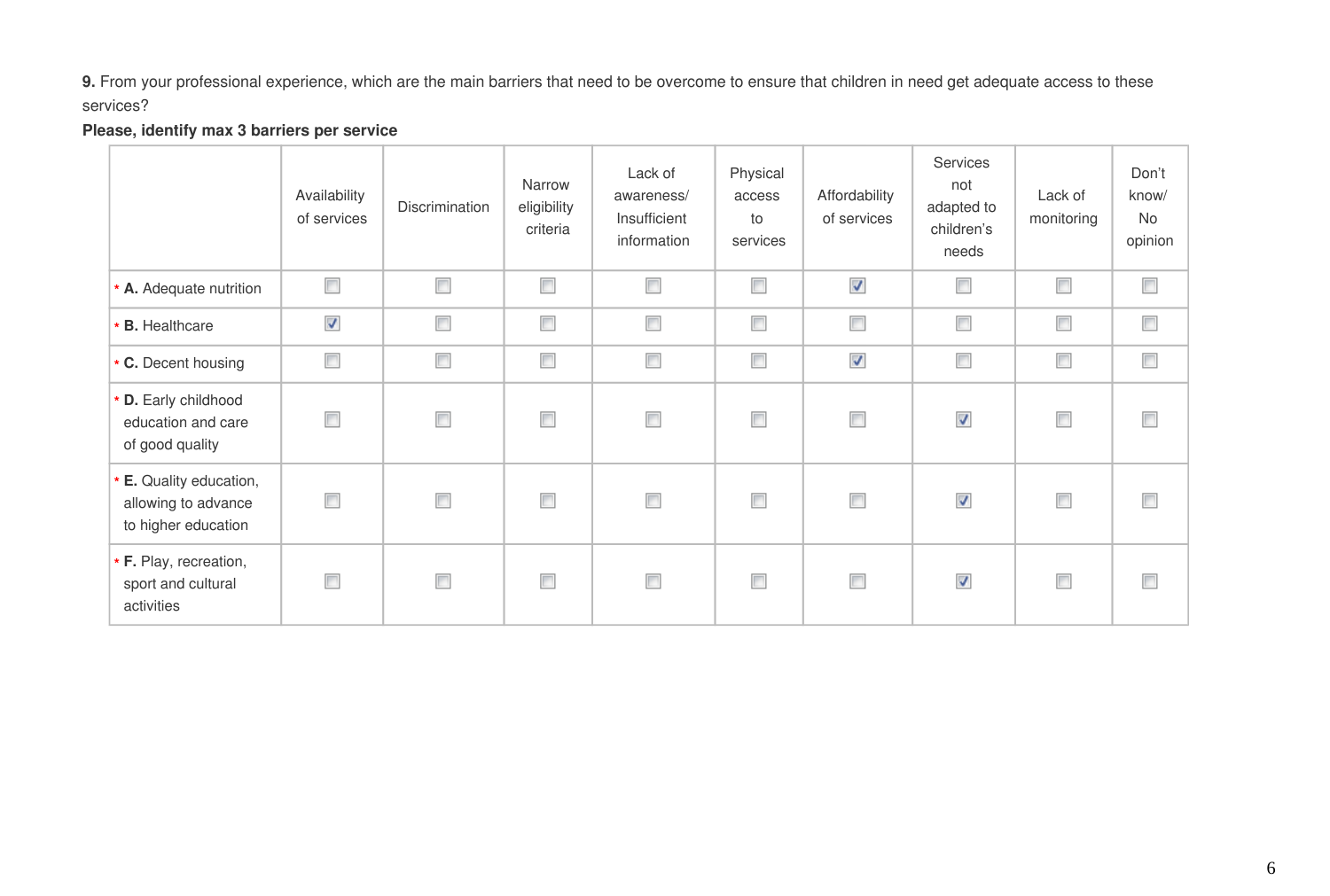## The role of the European Union and Member States in the fight against child poverty and social exclusion

**10.** To what extent do you agree that EU-level action could help address the barriers identified in the **\*** previous question *(Question 9)*?

*at most 1 choice(s)*

 $\blacksquare$  I totally agree

I tend to agree

I tend to disagree

I totally disagree

I do not know/ No opinion

**11.** How effective do you think that the following actions in the Member States, in the area of **education**, would be in supporting social inclusion and equality of opportunities for children in need?

|                                                                                                                                                                                             | Very<br>effective | Rather<br>effective | Rather<br>ineffective | Very<br>ineffective | Do<br>not<br>know |
|---------------------------------------------------------------------------------------------------------------------------------------------------------------------------------------------|-------------------|---------------------|-----------------------|---------------------|-------------------|
| * A. In order to enable distance learning,<br>provide IT equipment to children in need                                                                                                      | $\bullet$         |                     |                       |                     |                   |
| * B. In order to enable distance learning,<br>provide financial support for low-income<br>families, targeted at defraying the cost of<br>Internet connection and IT equipment               |                   |                     |                       |                     |                   |
| * C. Provide financial support for low-<br>income families, targeted at defraying the<br>cost of admission fees to cultural<br>institutions, sports and other<br>extracurricular activities |                   |                     |                       |                     |                   |
| * D. In order to strengthen inclusiveness of<br>the education system, invest in teacher<br>training and staff incentives                                                                    |                   |                     |                       |                     |                   |
| * E. In order to strengthen inclusiveness of<br>the education system, reinforce<br>multidisciplinary teams                                                                                  |                   |                     |                       |                     |                   |
| * F. Support children with disabilities and<br>those who suffer from other disadvantages<br>(e.g. poor language skills), to compensate<br>for linguistic, cognitive and educational<br>gaps |                   |                     |                       |                     |                   |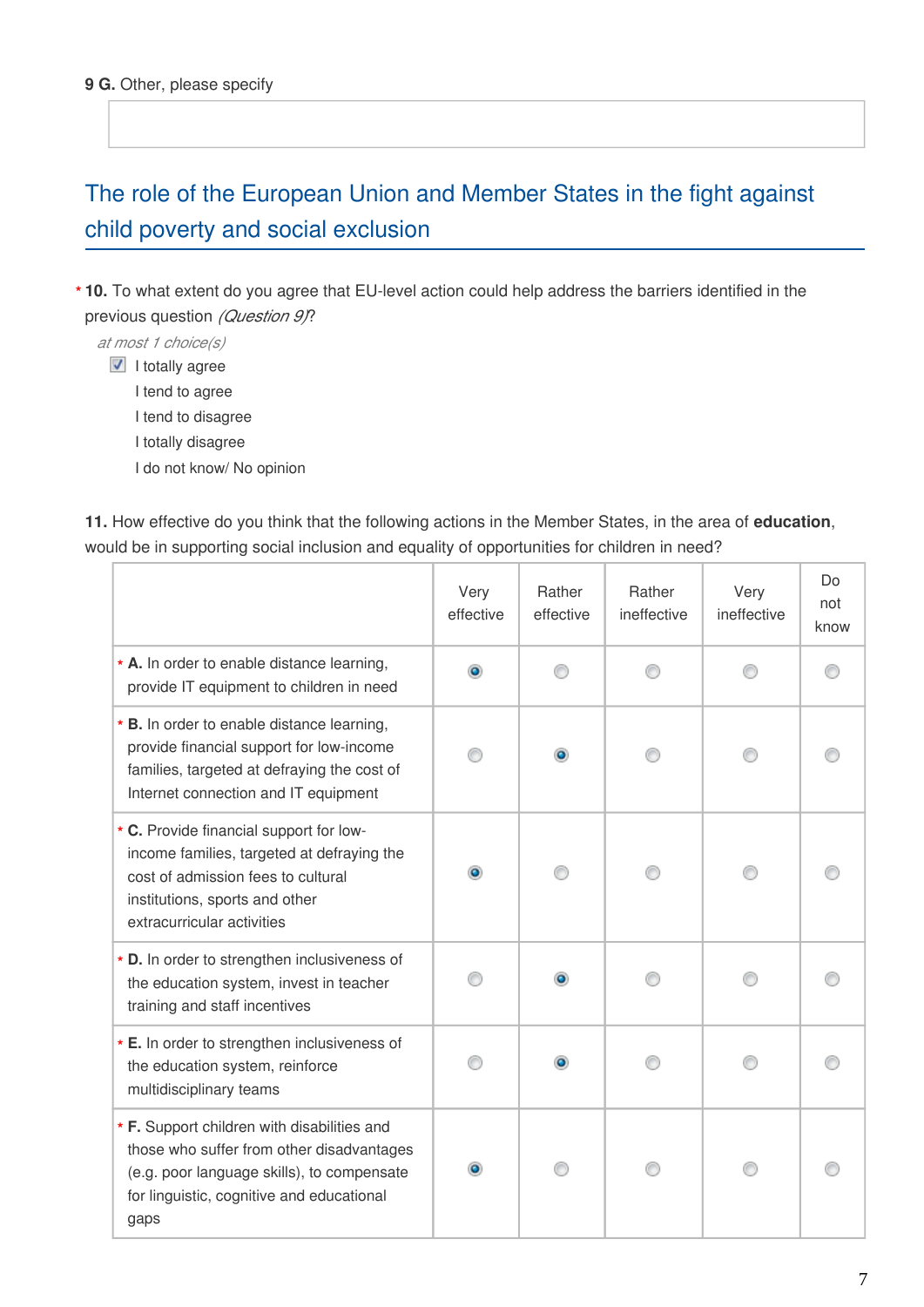| * G. Support activities for children with<br>disabilities to be included in mainstream<br>education and early childhood education<br>and care                                                                 |           | ۰ |  |  |
|---------------------------------------------------------------------------------------------------------------------------------------------------------------------------------------------------------------|-----------|---|--|--|
| * H. Develop partnership programmes<br>between schools, parents, local<br>communities and social services                                                                                                     | $\bullet$ |   |  |  |
| * I. Support extracurricular activities based<br>on the preferences of children and<br>creating a sense of belonging                                                                                          |           | ۰ |  |  |
| * J. Provide financial support for low-income<br>families, targeted at defraying costs of<br>ECEC (including indirect)                                                                                        |           |   |  |  |
| * K. Monitor, to make sure that within the<br>ECEC establishments supported from<br>public resources, the percentage of<br>disadvantaged children is at least as high<br>as their share in overall population |           | ۰ |  |  |
| * L. Put in place quality standards to ensure<br>that children in vulnerable situations do<br>not end up in lower quality ECEC provision                                                                      |           |   |  |  |
| * M. Introduce yearly health and dental<br>screenings in ECEC establishments and<br>schools                                                                                                                   |           |   |  |  |

#### **11 N.** Other, please specify

**12.** How effective do you think that the following actions in the Member States, in the area of **health**, would be in supporting social inclusion and equality of opportunities for children in need?

|                                                                                                                                             | Very<br>effective | Rather<br>effective | Rather<br>ineffective | Very<br>ineffective | Do<br>not<br>know |
|---------------------------------------------------------------------------------------------------------------------------------------------|-------------------|---------------------|-----------------------|---------------------|-------------------|
| * A. Provide free mental health and<br>rehabilitation services, both to children in<br>need and to their parents or guardians               | ۰                 | €                   |                       |                     |                   |
| * B. Provide financial support for low-<br>income families, targeted at defraying the<br>costs of payments for healthcare and<br>medication | $\bullet$         | C                   |                       |                     |                   |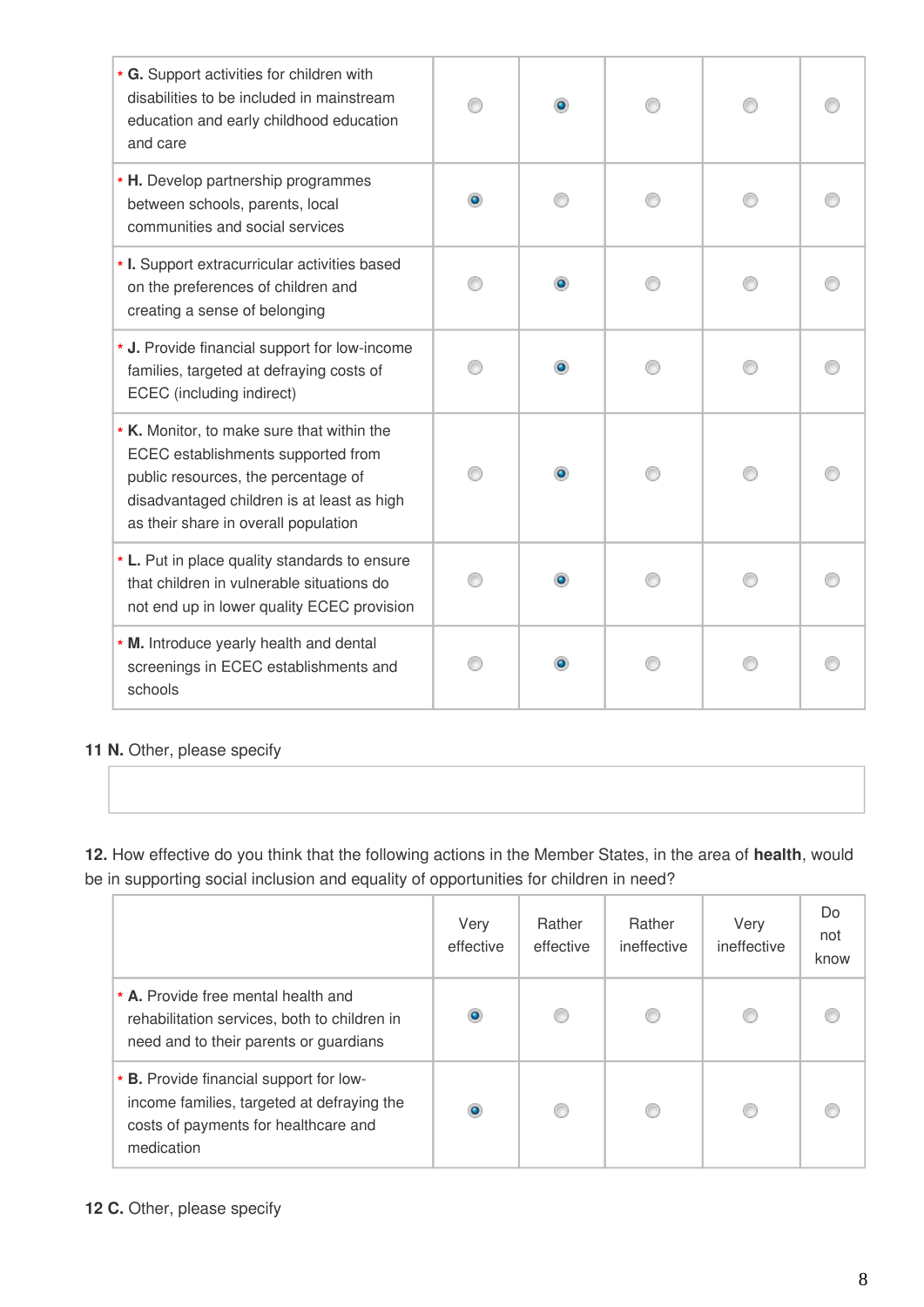**13.** How effective do you think that the following actions in the Member States, in the area of **nutrition**, would be in supporting social inclusion and equality of opportunities for children in need?

|                                                                                                                                                    | Very<br>effective | Rather<br>effective | Rather<br>ineffective | Very<br>ineffective | Do<br>not<br>know |
|----------------------------------------------------------------------------------------------------------------------------------------------------|-------------------|---------------------|-----------------------|---------------------|-------------------|
| * A. Promote healthy eating habits,<br>including by limiting advertisement of<br>unhealthy foods and prohibiting their sales<br>on school premises | ◎                 | $\bullet$           |                       |                     |                   |
| * <b>B.</b> Provide children in need with at least<br>one healthy balanced and free meal per<br>day                                                | €                 | $\bullet$           |                       |                     |                   |

#### **13 C.** Other, please specify

**14.** How effective do you think that the following actions in the Member States, in the area of **housing**, would be in supporting social inclusion and equality of opportunities for children in need?

|                                                                                                                              | Very<br>effective | Rather<br>effective | Rather<br>ineffective | Very<br>ineffective | Do<br>not<br>know |
|------------------------------------------------------------------------------------------------------------------------------|-------------------|---------------------|-----------------------|---------------------|-------------------|
| * A. Increase investment in social housing                                                                                   |                   | ۱                   |                       |                     |                   |
| * <b>B.</b> Prioritise parents with children when<br>allocating apartments in social and public<br>housing                   |                   | ۱                   |                       |                     |                   |
| * C. Provide financial support for low-<br>income families, targeted at defraying the<br>costs of essential housing services |                   | ۰                   |                       |                     |                   |

#### **14 D.** Other, please specify

**15.** How effective do you think that the following actions in the Member States would be in supporting the social inclusion and equality of opportunities for **children (at risk of) living in institutions**?

|  | Verv<br>effective | Rather<br>effective | Rather<br>ineffective | Very<br>ineffective | Dο<br>not<br>know |
|--|-------------------|---------------------|-----------------------|---------------------|-------------------|
|--|-------------------|---------------------|-----------------------|---------------------|-------------------|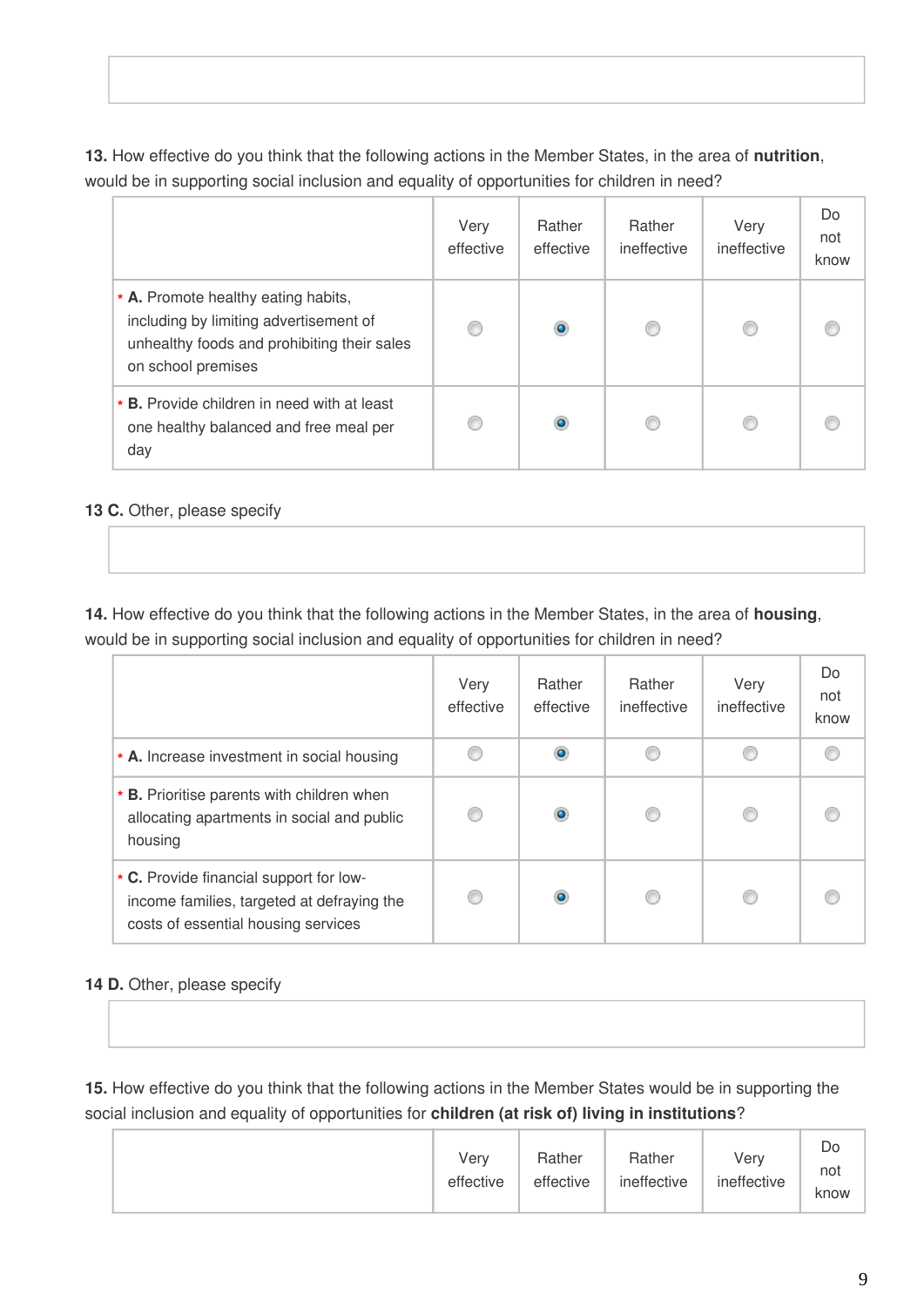| * A. Prevent institutionalisation of children<br>through support for families in precarious<br>situations and for people with disabilities                                | ۰ | € |  |  |
|---------------------------------------------------------------------------------------------------------------------------------------------------------------------------|---|---|--|--|
| * <b>B.</b> Ensure accommodation, as well as<br>advisory services for children leaving<br>institutional care, as well as an adequate<br>number of after-care workers      |   |   |  |  |
| * C. Strengthen the role of social services in<br>identifying children in need, referring them<br>to respective services and undertaking<br>periodic follow-up monitoring |   |   |  |  |

#### **15 D.** Other, please specify

**16.** Please suggest other action(s) that could be undertaken in the Member States, in order to support the **\*** social inclusion and equality of opportunities for children in need.

*3000 character(s) maximum*

Investing in the front line nursing workforce working in health and social care settings to better monitor those children in need, where they are, and to report back to the authorities of those cases with the view to better take care of them.

## Governance of the Child Guarantee

**17.** To what extent do you think that services (e.g. in education, healthcare, social services, etc.) coordinate **\*** between themselves in order to take into account the specific challenges faced by children in need, in your country/region?

To a large extent

To a considerable extent

 $\triangledown$  To some extent

Not at all

I do not know/ No opinion

## Final question

**18.** Please provide additional comments and/or suggestions for the upcoming Child Guarantee policy **\***initiative in the box below.

*3000 character(s) maximum*

Include a separate section mentioning the nursing workforce working in health and social care settings, especially schools (school nurses) and to invest in nursing to foster the inclusiveness and better care of children in need.